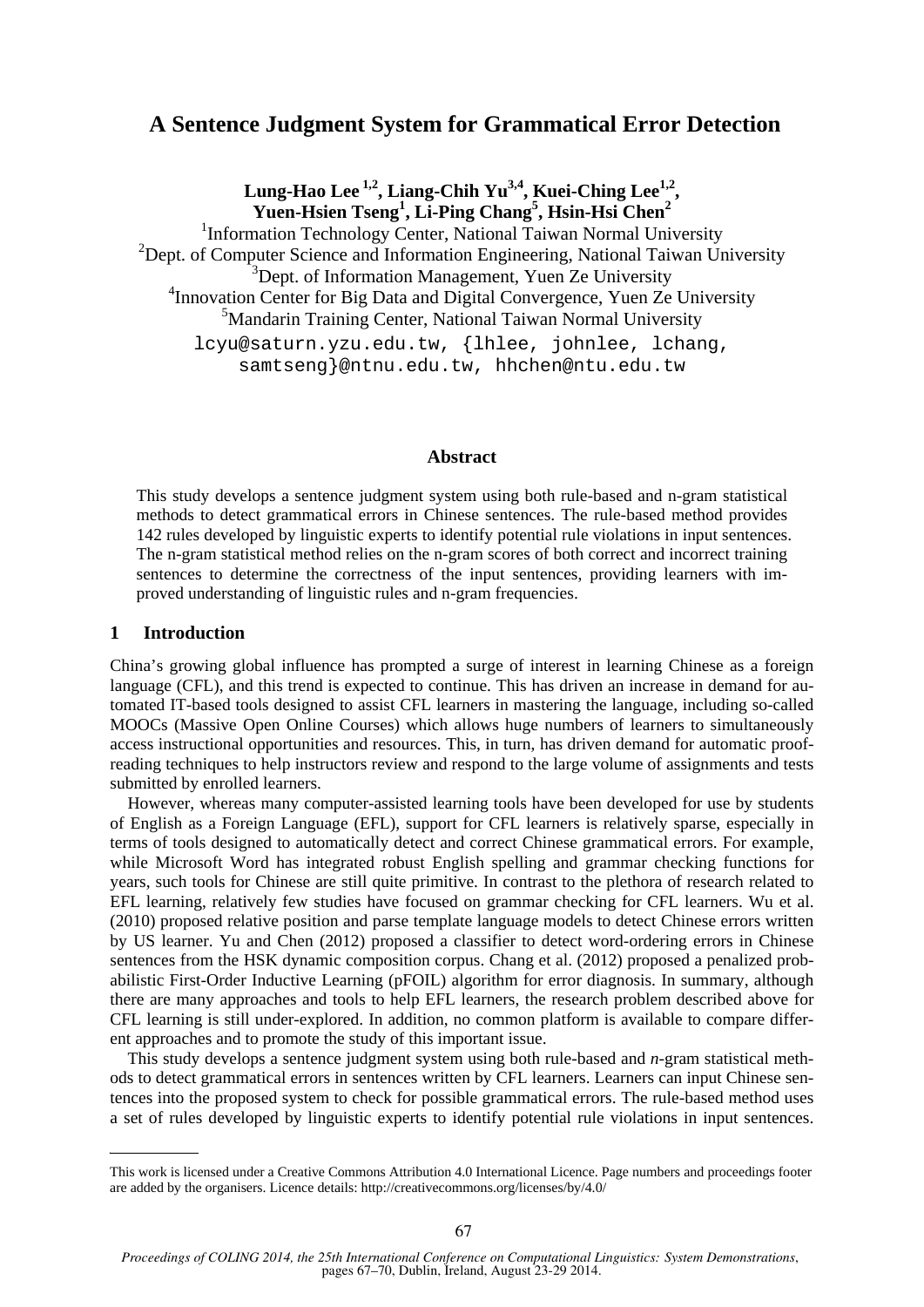The *n*-gram statistical method relies on the *n*-gram scores of both correct and incorrect training sentences to determine the correctness of the input sentences. The system helps learners develop an improved understanding of both linguistic rules and  $n$ -gram frequencies. In addition, the proposed system can also be incorporated into online CFL MOOC platforms to help assess and/or score the numbers of assignments and tests.

#### $\overline{2}$ **A Sentence Judgement System**

Figure 1 shows the user interface of the sentence judgment system, which can be accessed at http://sif.itc.ntnu.edu.tw/demo/. Learners can submit single or multiple sentences through the textbox shown in the upper part of Fig. 1. Each input sentence is pre-processed for word segmentation and part-of-speech tagging, and then passed to both the rule-based and  $n$ -gram statistical methods for grammatical error detection. Finally, an input sentence will be marked as incorrect  $(\bullet)$  if both methods detect grammatical errors. Otherwise, it will be marked as correct  $(\checkmark)$ . In addition to the decision information, the explanation of the matched rules and  $n$ -gram frequencies are also presented for reference, as shown in the bottom part of Fig. 1. For instance, the following sentence is marked as incorrect:

我 從 這裡 走 往  $\pm$ (*I* from here go towads north.)

The rule-based method shows a rule violation is detected and explains that a preposition (e.g., " $\hat{\mathcal{L}}$ " (towards)) cannot be used after a verb (e.g., " $\#$ " (go)). The *n*-gram frequencies also shows that the the frequency of the bigram " $\#$   $\#$ " (go towards) is relative low. The following subsections describe in detail the pre-processing, rule-based method, and *n*-gram statistical method.

#### $2.1$ Pre-processing

Chinese is written without word boundaries. As a result, prior to the implementation of most Natural Language Processing (NLP) tasks, texts must undergo automatic word segmentation. Automatic Chinese word segmenters are generally trained by an input lexicon and probability models. However, it usually suffers from the unknown word (i.e., the out-of-vocabulary, or OOV) problem. In this study, a corpus-based learning method is used to merge unknown words to tackle the OOV problem (Chen and Ma, 2002). This is followed by a reliable and cost-effective POS-tagging method to label the segmented words with parts-of-speech (Tsai and Chen, 2004). For example, take the Chinese sentence "歐巴 馬是美國總統" (Obama is the president of the USA). It was segmented and tagged in the form of "POS:Word" sequence shown as follows: Nb:歐巴馬 SHI:是 Nc:美國 Na:總統. Among these words, the translation of a foreign proper name "歐巴馬" (Obama) is not likely to be included in a lexicon and therefore is extracted by the unknown word detection mechanism. In this case, the special POS tag 'SHI' is a tag to represent the be-verb "是".

| <b>Welcome to Sentence Judgement System</b>    | Ξ                                                                                                                                                                                                                                                                                                             |
|------------------------------------------------|---------------------------------------------------------------------------------------------------------------------------------------------------------------------------------------------------------------------------------------------------------------------------------------------------------------|
| 我從這裡走往北<br>我從這裡往北走                             |                                                                                                                                                                                                                                                                                                               |
| Submit Reset                                   |                                                                                                                                                                                                                                                                                                               |
| <b>V</b> Examples $\approx$ <b>Result1</b> $*$ |                                                                                                                                                                                                                                                                                                               |
| 1. 我從這裡走往北 8                                   | • Rule-based Linguistic Analysis <sup>©</sup><br>■ Rule: VA*/VB*/VC*/VD*/VG* <*:往/*:從/*:自<br>[W] 這些介詞組不能出現在動詞後面。<br>■ 偏誤例子, 他昨天來從上海。<br>• N-gram Statistical Approach &<br>Bigrams: '我 從':201   '從 這裡':61   '這裡 走':2   '走 往':7   '往 北':32<br>■ Tri-grams: '我 從 這裡':1 '從 這裡 走':NULL '這裡 走 往':NULL '走 往 北':NULL |
| 2. 我從這裡往北走 ✔                                   | • Rule-based Linguistic Analysis<br>• N-gram Statistical Approach<br>Bigrams: '我從':201   '從 這裡':61   '這裡 往':NULL   '往 北':32   '北 走':10<br>■ Tri-grams: '我 從 這裡':1   '從 這裡 往':NULL   '這裡 往 北':NULL   '往 北 走':6                                                                                                 |

Figure 1. Screenshot of the sentence judgement system.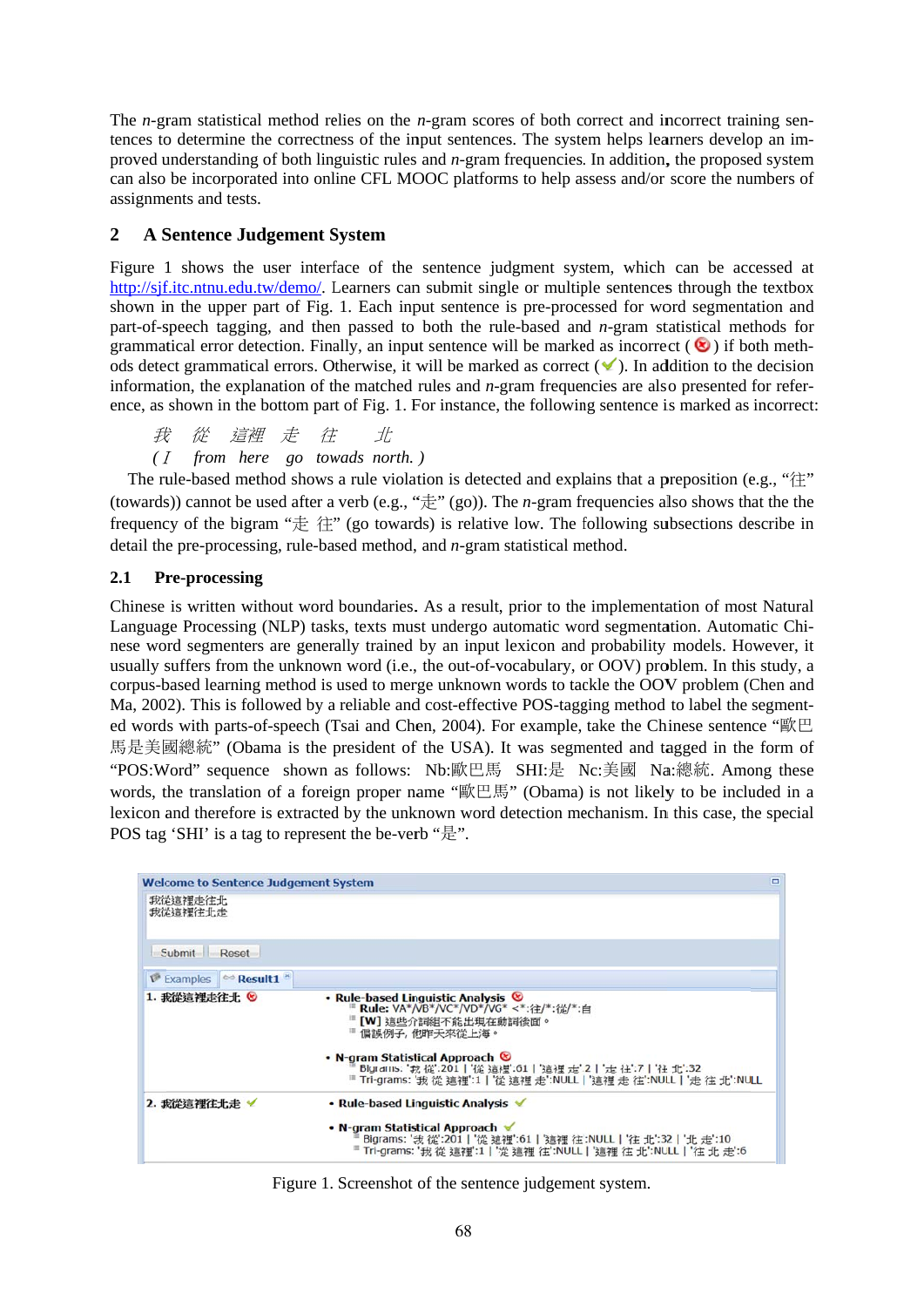### **2.2 Rule-based Linguistic Analysis**

Several symbols are used to represent the syntactic rules to facilitate the detection of errors embedded in Chinese sentences written by CFL learners: (1) "\*" is a wild card, with "Nh\*" denoting all subordinate tags of "Nh", e.g., "Nhaa," "Nhab," "Nhac," "Nhb," and "Nhc". (2) "-" means an exclusion from the previous representation, with "N\*-Nab-Nbc" indicating that the corresponding word should be any noun  $(N^*)$  excluding countable entity nouns (Nab) and surnames (Nbc). (3) "/" means an alternative (i.e., "or"), where the expression "一些/這些/那些" (some/these/those) indicates that one of these three words satisfies the rule. (4) The rule  $mx\{W1 W2\}$  denotes the mutual exclusivity of the two words W1 and W2. (5) " $\lt$ " denotes the follow-by condition, where the expression "Nhb  $\lt$  Nep" means the POS-tag "Nep" follows the tag "Nhb" that can exist several words ahead of the "Nep".

Using such rule symbols, we manually constructed syntactic rules to cover errors that frequently occur in sentences written by CFL learners. We adopted the "Analysis of 900 Common Erroneous Samples of Chinese Sentences" (Cheng, 1997) as the development set to handcraft the linguistic rules with syntactic information. If an input sentence satisfies any syntactic rule, the system will report the input as suspected of containing grammatical errors, creating a useful tool for autonomous CFL learners.

#### **2.3 N-gram Statistical Analysis**

Language modeling approaches to grammatical error detection are usually based on a score (log probability) output by an *n*-gram model trained on a large corpus. A sentence with grammatical errors usually has a low *n*-gram score. However, choosing an appropriate threshold to determine whether a sentence is correct is still a nontrivial task. Therefore, this study proposes the use of *n*-gram scores of correct and incorrect sentences to build the respective correct and incorrect statistical models for grammatical error detection. That is, a given sentence is denoted as incorrect (i.e., having grammatical errors) if its probability score output by the statistical model of incorrect sentences (i.e., the incorrect model) is greater than that of correct sentences (i.e., the correct model).

To build the incorrect and correct statistical models, a total of 19,080 sentences with grammatical errors were extracted from the HSK dynamic composition corpus. These sentences were then manually corrected. An *n*-gram (*n*= 2 and 3) language model was then built from the Sinica corpus released by the Association for Computational Linguistics and Chinese Language Processing (ACLCLP) using the SRILM toolkit (Stolcke, 2002). The trained language model was used to assign an *n*–gram score for each correct and incorrect sentence, which were then used to build the respective correct and incorrect models based on a normal probability density function (Manning and Schütze, 1999). Both models can then be used to evaluate each test sentence by transforming its *n*-gram score into a probability score to determine whether the sentence is correct or not.

### **3 Performance Evaluation**

The test set included 880 sentences with grammatical errors generated by CSL learners in the NCKU Chinese Language Center, and the corresponding 880 manually corrected sentences. For the rulebased approach, a total of 142 rules were developed to identify incorrect sentences. For the n-gram statistical approach, both bi-gram and tri-gram language models were used for the correct and incorrect statistical models. In addition to precision, recall, and F1, the false positive rate (FPR) was defined as the number of correct sentences incorrectly identified as incorrect sentences divided by the total number of correct sentences in the test set.

Table 1 shows the comparative results of the rule-based and *n*-gram statistical approaches to grammatical error detection. The results show that the rule-based approach achieved high precision, low recall and low FPR. Conversely, the *n*-gram-based approach yielded low precision, high recall and high FPR. In addition, the tri-gram model outperformed the bi-gram model for all metrics. Given the different results yielded by the rule-based and *n*-gram statistical approaches, we present different combinations of these two methods for comparison. The "OR" combination means that a given sentence is identified as incorrect by only one of the methods, while the "AND" combination means that a given sentence is identified as incorrect by both methods. The results show that the "OR" combination yielded better recall than the individual methods, and the "AND" combination yielded better precision and FPR than the individual methods. Thus, the choice of methods may depend on application requirements or preferences